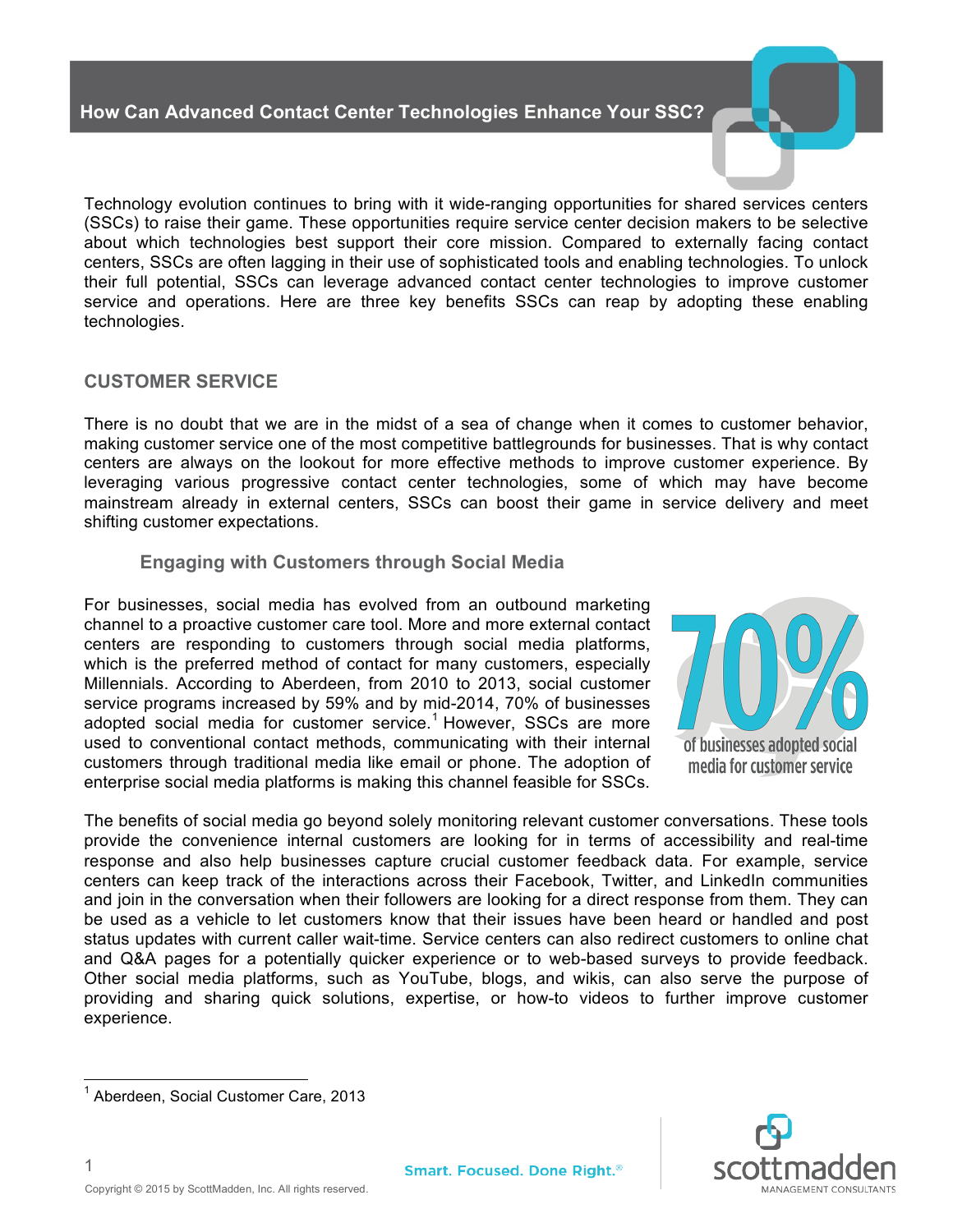## **Using Mobile Technology to Elevate Service Delivery**

Smartphones and tablets are revolutionizing the way customers interact with every business. Increasingly, customers want information on the go. Mobile devices give customers various channels for reaching out, and mobile apps further allow interaction through internet, voice, video, self-service, and other means. At the same time, younger and ever-more-mobile workers are rewiring work in service centers. Mobile devices provide service center agents with real-time contextual information, such as browsing history and self-service actions taken in the apps to facilitate their communication with customers. Providing mobile integration within service centers can thus help enhance customer experience and deliver competitive advantage.

## **Leveraging Advanced Voice Self-Service and Call-Back-in-Queue Functionality**

Despite the rapid growth in the use of web-based services, the importance of the voice channel has not diminished. Customers still find voice the most convenient, flexible, and quickest communication channel in many instances, especially in older demographics and for complex inquires. Using voice self-service to provide basic information to customers reduces the need for agent help and can provide a significant reduction in call volume. For example, HR customers can get answers to commonly asked questions, update personal information, or review current benefits selections and check on reimbursement status.

Even though many customers are willing to solve problems by themselves first, certain situations require more interaction. When this occurs, customers want a seamless transition when they need to reach an agent. IVR tools that include call-back-in-queue functionality can greatly enhance the customer experience. Call-back technology helps address one of the biggest customer service issues long wait times that lead to abandoned calls. Intelligent call-back technology provides the ability for customers to schedule call-backs at their convenience. It also provides the flexibility for customers to choose the mode of call-back—voice, web, or mobile. This allows customers to obtain service on their own schedule and terms.

## **REDUCED COSTS**

In order to remain competitive, SSCs are looking for innovative ways to effectively reduce operational costs without detracting from their quest for accelerated performance and increased customer satisfaction. This sounds great, but how can you actually do it?

### **Migration to Cloud Solutions**

Leveraging cloud solutions is an effective model for delivering technology-enabled business services at a lower cost. Cloud solutions enable freedom from hardware investments and hassles required with on-premise service center systems. This strategy enables a just-enough,



just-in-time approach to technology with less up-front investment. Cloud solutions also allow easy, rapid scaling to respond quickly to changing demand. Cloud software vendors often bundle all of the necessary service center capabilities and offer it as a service for one monthly fee per agent. This allows companies to be highly nimble, and extremely cost competitive, while still offering an excellent



2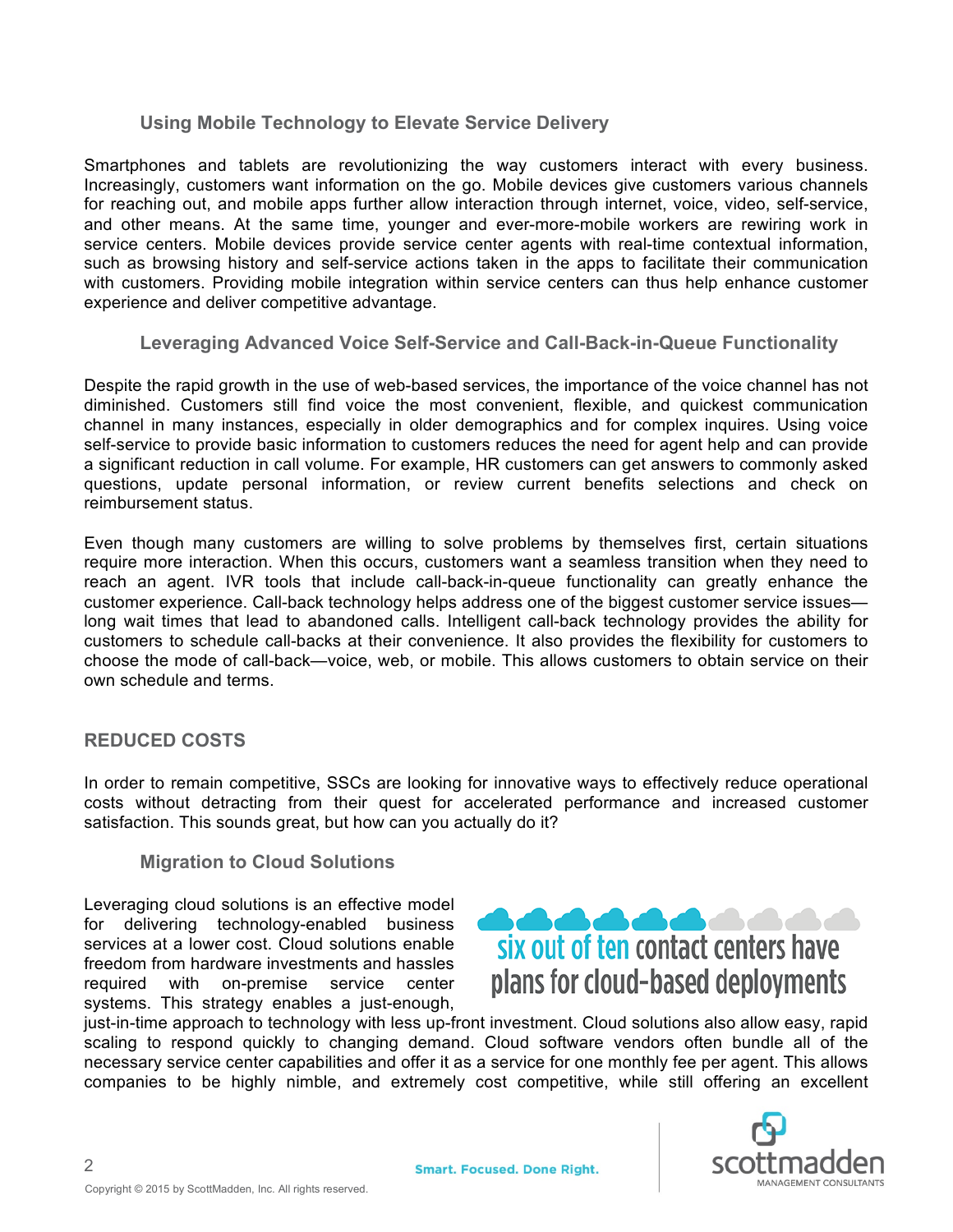customer experience. Additionally, fierce competition in this market yields competitively priced solutions. According to DMG, six out of 10 contact centers have plans for cloud-based deployments, with nearly 150 vendors competing for user attention.<sup>2</sup> Also, because cloud vendors operate on a payas-you-go basis, they have a huge incentive to continually provide their customers leading-edge technology and features at a highly competitive price.

## **Live Chat and Virtual Agents**

Live-chat software has also consistently demonstrated that it can save on both employee task time and phone expenses. Live chat reduces overall contact center costs by lowering average interaction cost. It also increases efficiency by allowing live-chat representatives to handle multiple chats simultaneously, thus reducing the need to hire more representatives to handle additional volume. With service center agents spending less time on the phone, they can multi-task during chat conversations and cut the waiting queue to a fraction of its former size. Virtual agents, who communicate and respond like humans, are increasingly being utilized to help perform tasks such as locating information or answering customers' questions with even lower support costs than live human assistance. One of the most popular examples is Apple's Siri. IBM also released an artificially intelligent agent named Watson. The online auctioneer, eBay, is already facilitating 200,000 customer conversations a day with virtual agents across six countries according to Bloomberg Business.

## **INCREASED OPERATIONAL EFFICIENCY**

The pressure to increase operational efficiency is another dominant issue that service center leaders face. Some emerging technology solutions can positively impact service center operations and boost efficiency by improving staff effectiveness and optimizing workflow and processes.

## **Desktop Analytics**

Desktop analytics are designed to analyze and report employee desktop activity to determine patterns and complexities that create inefficiencies, and thus improve productivity and quality. One of the key benefits this technology yields is staff effectiveness. SSCs can identify technology issues that hamper agents from resolving the customer requests and improve process efficiency via employee activity tracking and process analytics. Also, by monitoring each agent's desktop, SSCs can drill down on the individual sessions and issues and provide step-by-step instructions to further facilitate the agent's work. Another potential benefit SSCs can gain through desktop analytics is the reduction of work through process automation, by integrating data and functionality from multiple applications in one interface. SSCs can automate data movement between employees, groups, and systems through the use of workflow.

### **Omni-Channel Integration**

Recent Aberdeen studies found that 74% of consumers use three or more channels when engaging with companies.<sup>3</sup> Yet many of the customers have to repeat information over and over to agents or IVR systems because the systems do not support the ability to "remember" the conversation and transfer information across touch points. Omni-channel contact centers have a formal strategy in place to

<sup>&</sup>lt;sup>2</sup> DMG, 2014-2015 Cloud-Based Contact Center Infrastructure Market Report<br><sup>3</sup> Aberdeen, The Business Value of Integrating the Contact Center within Your Omni-Channel Strategy, 2014